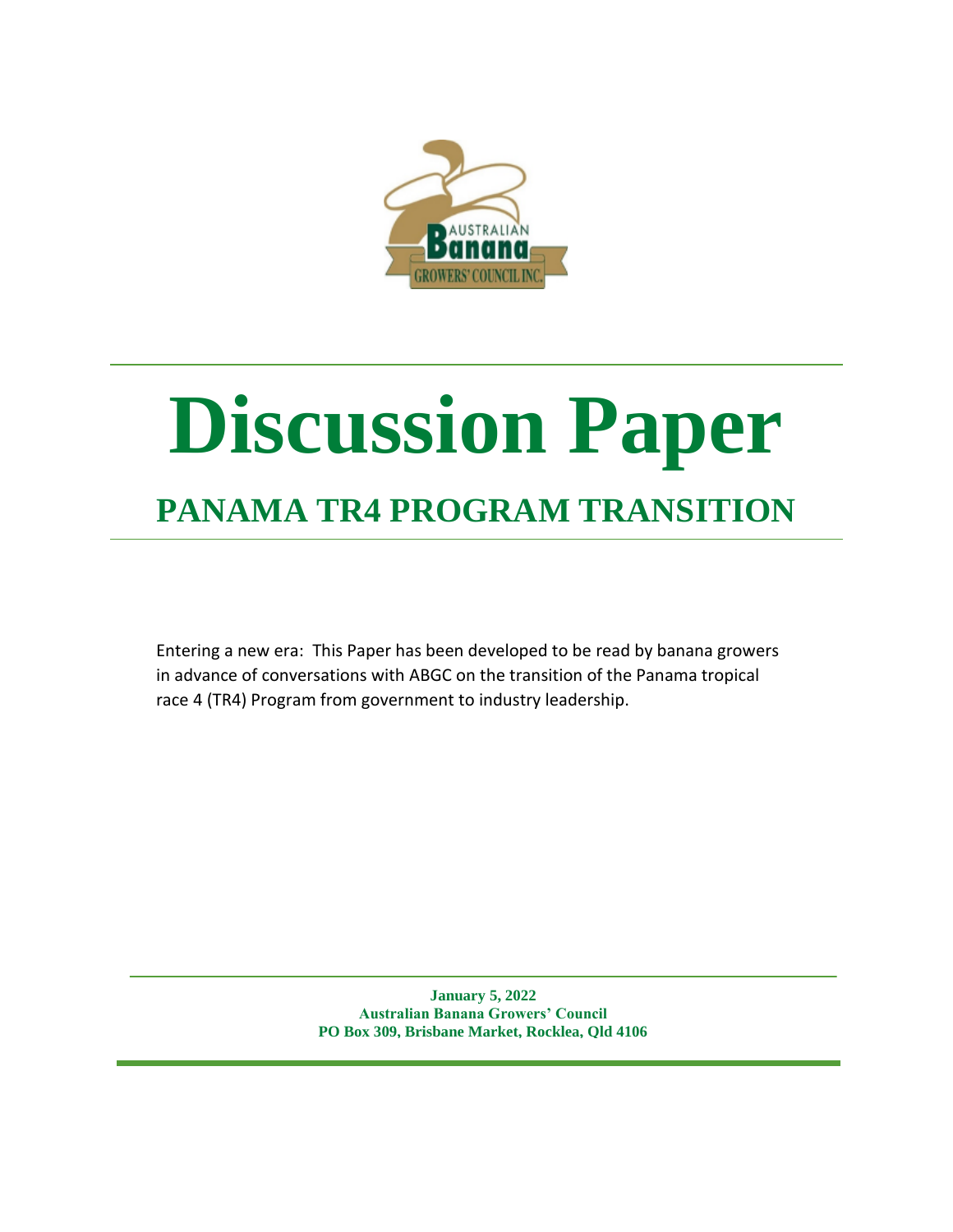# **Discussion Paper – Panama TR4 Program Transition**

# **Summary**

The current Panama Tropical Race 4 (TR4) Program is entering a new era and the way it is being delivered will need to change. The objective of this Discussion Paper is to inform growers that the TR4 Program is transitioning from government to industry leadership and, consequently, the ABGC will be making decisions that will change the size, structure, and priorities of a new-look TR4 program. Importantly, ABGC is seeking the views of growers on issues that are important to them and that will give them confidence in the future. This Paper has been developed to be read by banana growers in advance of conversations about the transition with the ABGC team.

Please look at the questions contained within this paper and consider what responses you would like to provide back to ABGC.

## **Contents**

| The risk paid off                                     | $\overline{2}$ |
|-------------------------------------------------------|----------------|
| A new era                                             | 2              |
| The Budget will Determine the New Program             | 3              |
| A new-look TR4 Program                                | 5.             |
| Changes to biosecurity regulation: a Code of Practice | 5              |
| Surveillance                                          | 6              |
| <b>Sampling and Diagnostics</b>                       | 8              |
| Destruction                                           | 9              |
| Grower information                                    | 10             |
| Accountability                                        | 10             |
| The Future                                            | 11             |
| Appendices                                            | 12             |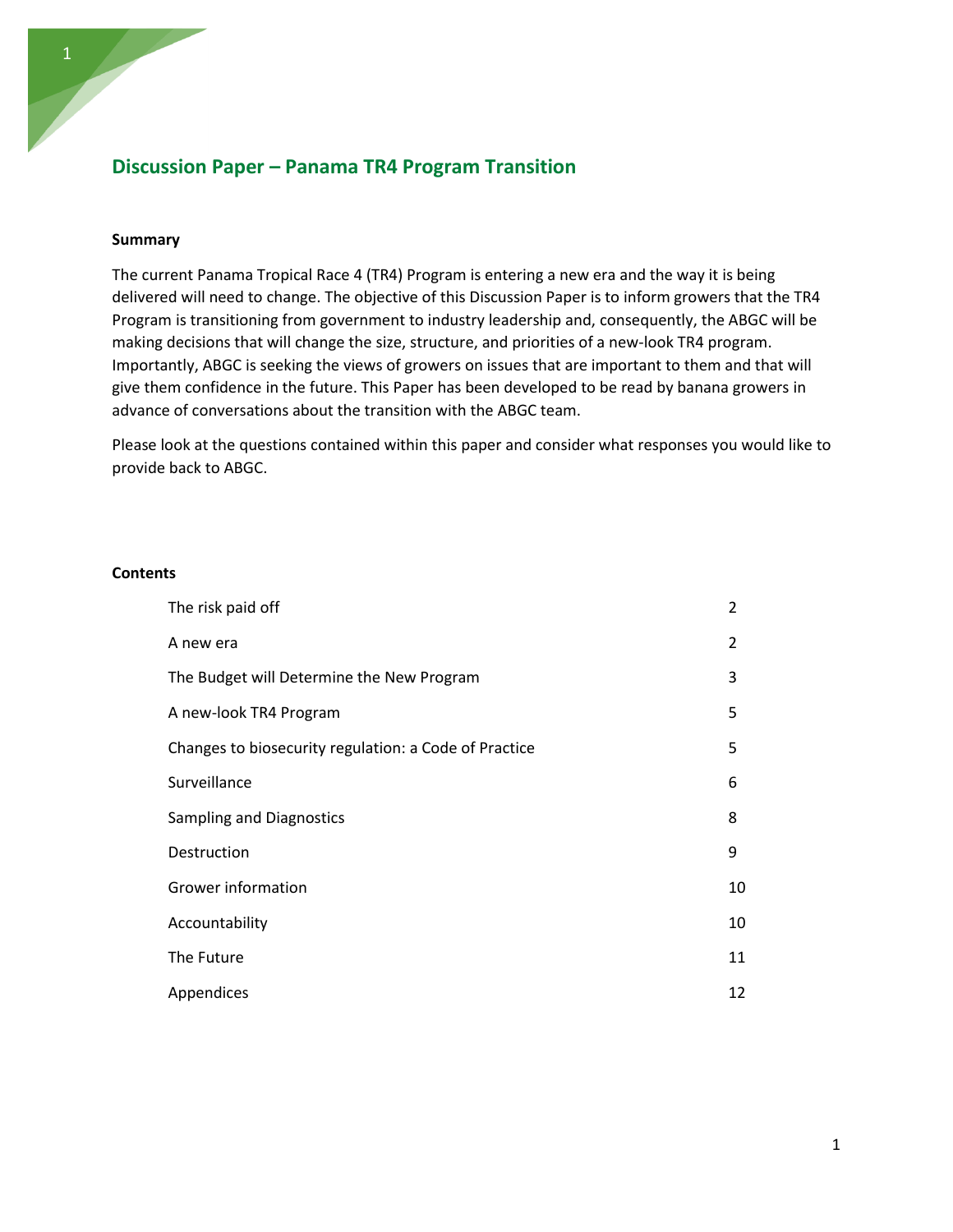#### **The risk paid off**

It has been a turbulent time for banana growers since TR4 was detected in the Tully Valley in March 2015. Nearly seven years on, there are only four infected farms, apart from the first one. The risk the industry took to purchase the first infected farm and close it down has clearly paid off. That decision, along with the success of the Biosecurity Queensland (BQ)-led TR4 Program, has bought valuable time for growers in far north Queensland to better understand the disease and how it spreads. Many growers have implemented effective on-farm biosecurity and made other farm management changes. The industry is investing in research that is developing TR4 resistant varieties and soil management through research and development levies. Growers have also openly engaged with the control and containment efforts that are delivered by BQ through the TR4 Program. The slow spread of the disease could not have been achieved without the commitment of far north Queensland banana growers and the Queensland Government. The successful management of TR4 to date is widely recognised and is being watched by many banana growing regions across the world.

The status of the TR4 Program, including the cumulative number of infected plants is in Figure 1.



Figure 1. TR4 situation at 16 December 2021.

#### **A new era**

The government process in response to the initial TR4 detection in 2015 was to run an Emergency Response. That phase then changed into a Managed Response phase, where the Queensland Government invested in the biosecurity elements of surveillance, tracing, sampling, diagnostics, policy and planning, risk analysis, communications, and compliance – all critical elements of a successful control and containment program.

2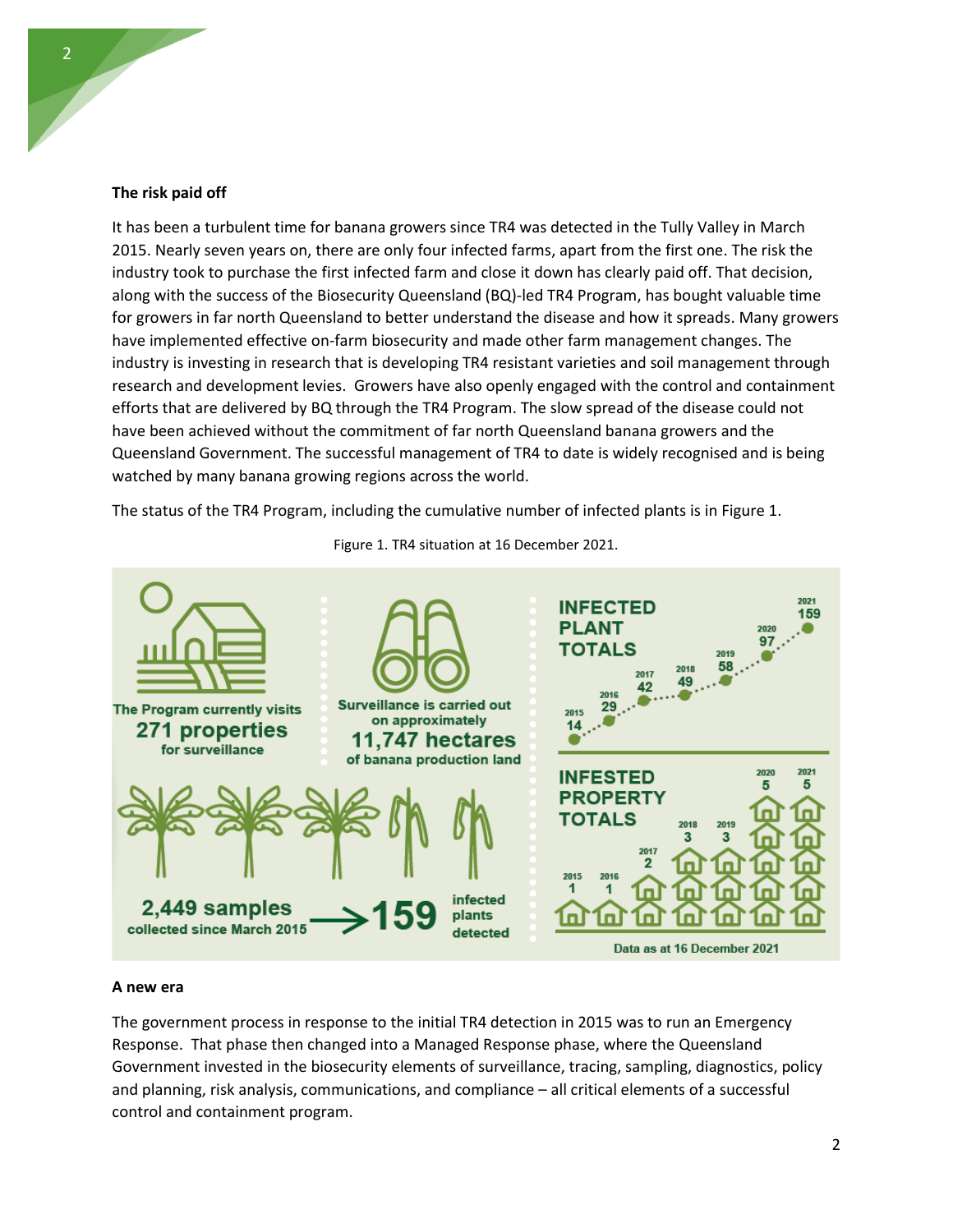In 2018, the Queensland Government engaged consultants ACIL Allen to undertake an independent review of the Program. As a result of the review, and because the disease cannot be eradicated and will continue to spread, the Government announced it would gradually withdraw funding and transition the leadership responsibility of the TR4 Program to the ABGC. ABGC has endeavored to keep growers informed about this through articles in the Australian Bananas magazine, regular e- bulletins as well as through face-to-face meetings.

The Managed Response phase moved into the Transition to Industry Management phase in 2020, following the signing of a Memorandum of Understanding (MOU) between the Queensland Department of Agriculture and Fisheries (DAF) and ABGC on 1 July 2020. It is an agreement to work together to deliver the TR4 Program of control and containment until June 2023. Part of the MOU noted ABGC's increased responsibilities for the operational delivery of the Program to commence from 1 July 2021 to 30 June 2023. ABGC believes there is still a significant opportunity to protect the industry and continue to slow the spread of disease. It is now planning, with the help of BQ, to design and implement a new TR4 Program that it will lead from 1 July 2023.

In April 2020, the Panama TR4 Program Management Board was established to govern the strategic direction of the Panama TR4 Program until 2023. The Board - made up of equal government and industry representation - make key decisions on the future management of the Program and ensures the Program continues to run effectively and efficiently. Banana growers are represented on this Board by Stephen Lowe (Tully grower and Chair of the ABGC), Andrew Serra (Mareeba grower and Director of ABGC) and Jim Pekin (CEO, ABGC). The Department of Agriculture and Fisheries (DAF) representatives are Malcolm Letts (Deputy Director-General & Chief Biosecurity Officer), Lynne Turner (General Manager Horticulture & Forestry Science) and Mike Ashton (General Manager, Plant Security & Product Integrity).

## **The Budget will determine the New Program**

In July 2020, DAF and ABGC also signed a Cost Sharing Deed that committed both parties to funding the Program to June 2023, with ABGC's share to be from the Banana Plant Health Australia (PHA) Levy.

Table 1 outlines the relative contributions of Industry and government to running the Program during the transition phase, as defined in the Cost Sharing Deed.

| <b>Financial Year</b> | 2019/2020   | 2020/2021   | 2021/2022   | 2022/2023   | 2023/24 &<br><b>Beyond</b> |
|-----------------------|-------------|-------------|-------------|-------------|----------------------------|
| ABGC share            | 10%         | 25%         | 40%         | 50%         | 100%                       |
| ABGC dollars          | \$400,000   | \$1,000,000 | \$1,600,000 | \$1,600,000 | \$1,600,000                |
| DAF share             | 90%         | 75%         | 60%         | 50%         | 0                          |
| DAF dollars           | \$3,600,000 | \$3,000,000 | \$2,400,000 | \$1,600,000 | 0                          |
| Total                 | \$4,000,000 | \$4,000,000 | \$4,000,000 | \$3,200,000 | \$1,600,000                |

Table 1. Cost sharing contributions for Panama TR4 Program during transition.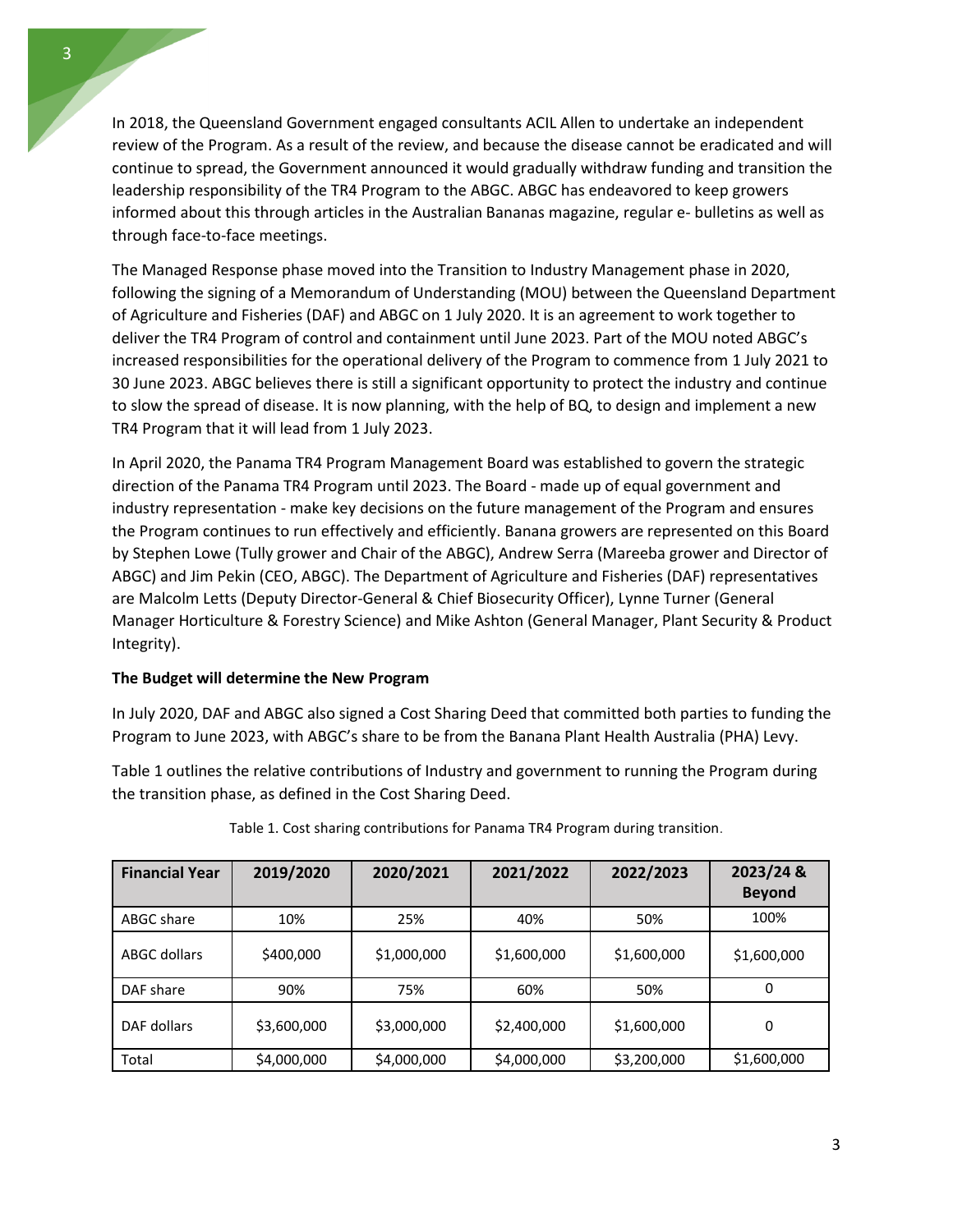The Banana PHA levy is a compulsory levy that is collected from all commercial banana growers across Australia. The levy rate is 0.50c per kilogram of bananas sold. This rate was approved by all growers in 2016 when funds were needed to purchase the first infested property. ABGC plans to continue to use \$1.6m per annum of the PHA levy to fund the delivery of the TR4 Program beyond July 2023.

In recent years, the Program has cost the Queensland Government approximately \$4m per annum. As the PHA levy generates \$1.6m per annum, the new TR4 Program is being designed to fit to the available budget. The ABGC Board is not proposing that the levy be increased when the ABGC takes responsibility for the TR4 Program.

In a nutshell, the ABGC will be delivering a program on 40% of the historical budget and is keen to hear from growers about what aspects of the current Program has made the biggest impact in containing the disease. We want to make sure we design the Program in a way that growers' priorities are recognized and included.

The ABGC does not underestimate the many challenges associated with transitioning the current Program to industry leadership. The ABGC needs grower support and input to shape a new, smaller program that will help the industry continue to manage the disease until a new disease-resistant variety is found. Growers will also need to take on more responsibility such as continuing to implement and maintain their on-farm biosecurity practices. This is the best way to contain TR4.

The reduced budget for the new Program from July 2023 will mean a significantly smaller number of staff and a refocused approach to the range of work delivered and how it is delivered. For example, the current Program is divided into seven distinct functions (and business units) to deliver the Program's objectives (shown in Figure 2), but ABGC is planning for some staff to work across functions. The relative budget for each of the current Program's functions is in Table 2.



Figure 2. Panama TR4 Program elements – current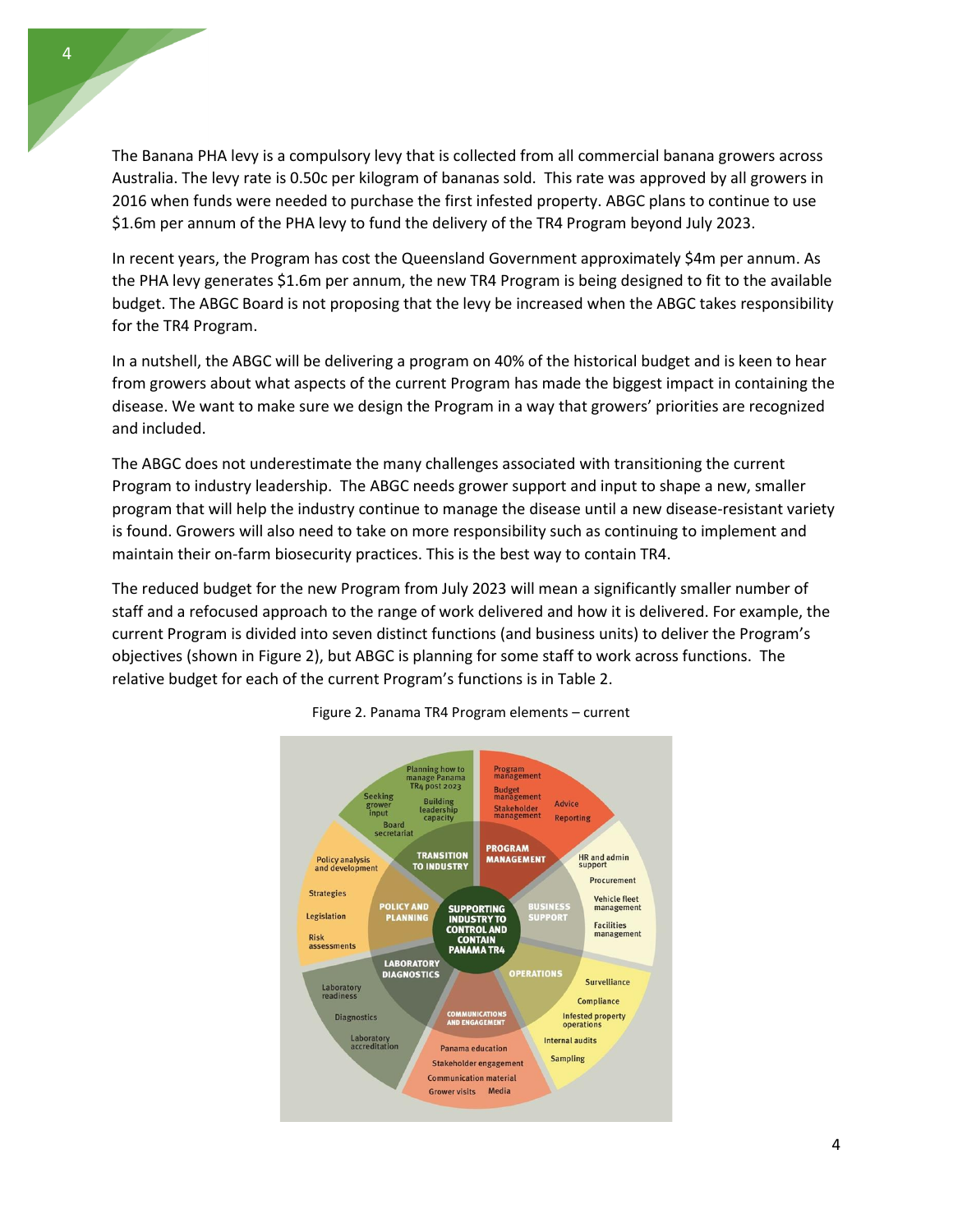| Panama TR4 Program elements - current |                 |  |  |  |
|---------------------------------------|-----------------|--|--|--|
|                                       | Approx budget % |  |  |  |
| Program management                    | 10              |  |  |  |
| <b>Business support</b>               | 10              |  |  |  |
| Communications                        | 10              |  |  |  |
| Laboratory Diagnostics                | 10              |  |  |  |
| Policy and Planning                   | 12              |  |  |  |
| <b>Transition to Industry</b>         | 4               |  |  |  |
| Operations (total)                    | 44              |  |  |  |
| Total                                 | 100             |  |  |  |

Table 2. Relative budget of current Panama TR4 Program functions

## **A new-look TR4 Program**

There are several functions of the existing program that will be reviewed and changed as the new, reduced budget will not stretch far enough to cover the current level of resourcing for the range of activities. The ABGC is currently developing a plan for the structure and staffing levels of a new Program. Currently there are approximately 30 full time equivalents working in the Program and ABGC is planning on approximately 13 instead.

Each change to the current Program will have an associated risk and it is important for the ABGC to understand what level of risk growers consider to be acceptable. Complete consensus amongst growers on this issue is unlikely to be achieved but the ABGC will do its best to navigate the range of options and design a Program that gives confidence to all growers.

There are also other elements of the overall TR4 control and containment strategy which has been led and managed by the ABGC such as feral pig management, which are best included in the new Program. There is an ongoing commitment by the ABGC to work closely with growers to help reduce feral pig numbers in the Tully Valley, to limit the risk of spread of TR4 via this vector

The ABGC is very keen to hear your thoughts on the topics that are explored in greater detail throughout this Discussion Paper. There are questions at the end of each section for you to consider and prompt your thinking.

#### **Changes to biosecurity regulation: a Code of Practice**

Under the ABGC-led Program, a major change will be required to the way biosecurity regulations are currently applied. From 1 July 2023, BQ will not issue a *Notice of presence of Panama disease tropical race 4* to farms that become infected with TR4. These Notices are currently issued by Inspectors under the *Biosecurity Act 2014.* A Notice is a legal and very detailed biosecurity document that describes the conditions that each property owner or manager must comply with in order to prevent the spread of TR4 from that infested property. Each Notice reflects the individual circumstances of each infected farm and require significant resources to create and maintain. Appendix 1 discusses the main elements in the current Notice.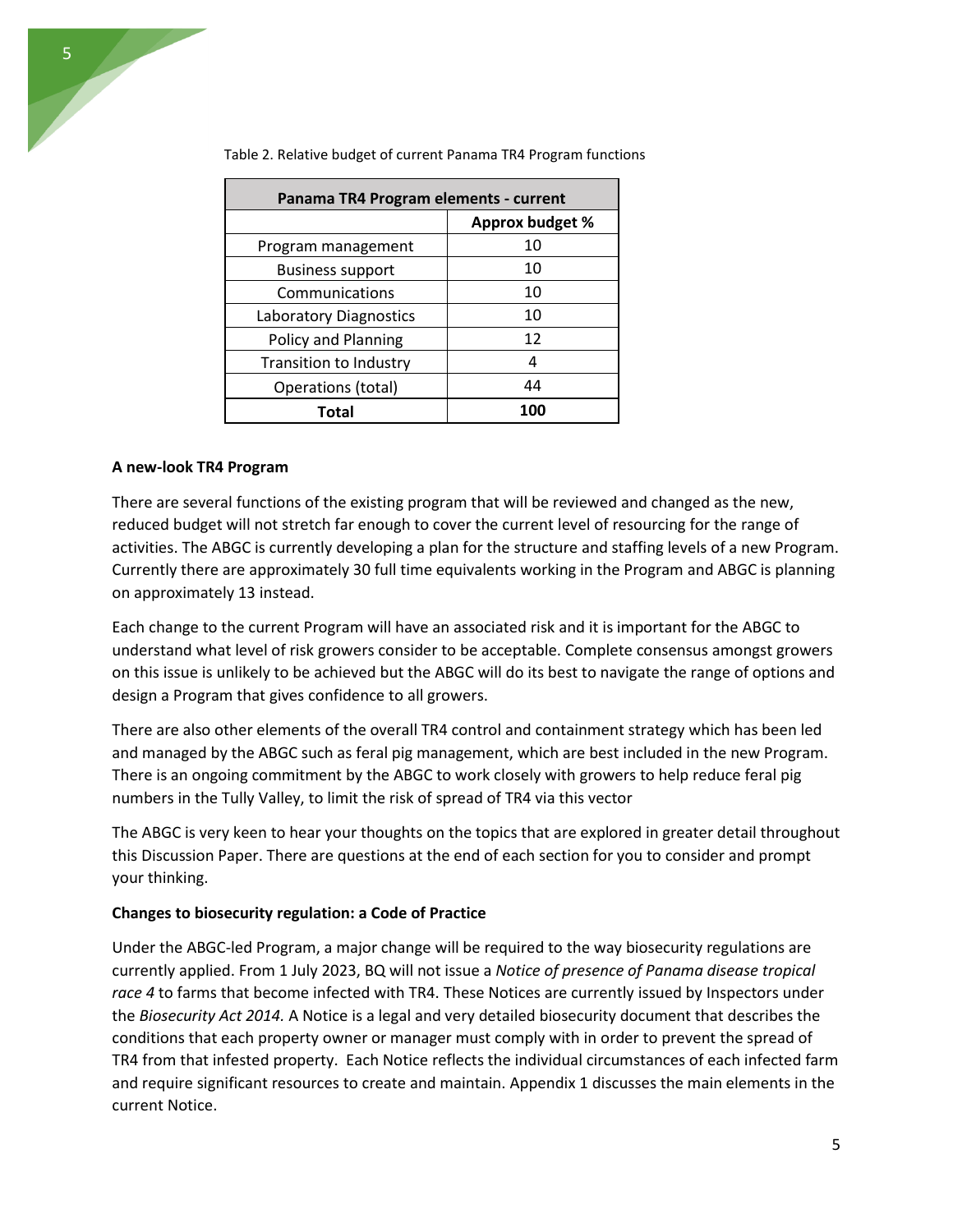The ABGC will not have the number of staff necessary to design and issue Notices for every newly infected farm – nor the resources to ensure compliance to all the provisions of the Notice. Instead, there needs to be a system in place that will slow the spread of disease while being flexible to administer, easily understood and complied with, and able accommodate the inevitable spread of the disease to other farms. After careful consideration of all the options available, ABGC (and the TR4 Program Management Board) believe a Code of Practice is the best means to achieve these outcomes.

An expert has been employed to draft the Code of Practice that will replace the Notice as the framework to describe the conditions that will apply to infested properties. . The Code will be developed in close consultation with a small group of growers and ABGC. Our aim is for it to contain both mandatory biosecurity practices that must be implemented on infested properties as well as practices that will be strongly encouraged for all growers to undertake to reduce the risk of the disease spreading onto their farm. This is because responsibility for implementing on-farm biosecurity practices and protecting the industry from the further spread of TR4 is every grower's responsibility. Legally this is known as your General Biosecurity Obligation and is described in the *Biosecurity Act 2014*.

Work will commence on drafting components of the Code in January and will continue during 2022. There will be extensive opportunities for growers to provide comments to the ABGC on the draft Code. The Code, once finalized, will be available to all growers to help them understand what will be required for infested farms and recommended for all banana farms.

ABGC recognises that much of the financial burden for containing TR4 falls on current and future infested properties (IPs). The mandatory provisions that are to be put in place under the Code need to also provide the opportunity for those IP owners to continue to farm their land.

# **Code Questions:**

- **1. What are the three most important provisions that you think should be placed on infested properties to stop the spread of TR4?**
- **2. What are some voluntary, best practice provisions that should be contained in the Code of Practice for application industry-wide?**
- **3. Who should be responsible for funding and delivering enforcement of the mandatory provisions once a farm is proven to be infested?**

# **Surveillance**

The 2021 Epidemiological Review<sup>1</sup> clearly stated that early detection and quick destruction of diseased plants before they release inoculum into the soil is crucial for the management of TR4.

Early detection is achieved through the current TR4 surveillance strategy by prioritizing infested and high-risk farms, as shown in Table 3. The surveillance strategy also aims to provide confidence on areas free of disease by performing surveillance on the remainder of the banana farms in Far North Queensland.

<sup>&</sup>lt;sup>1</sup> See Appendix 2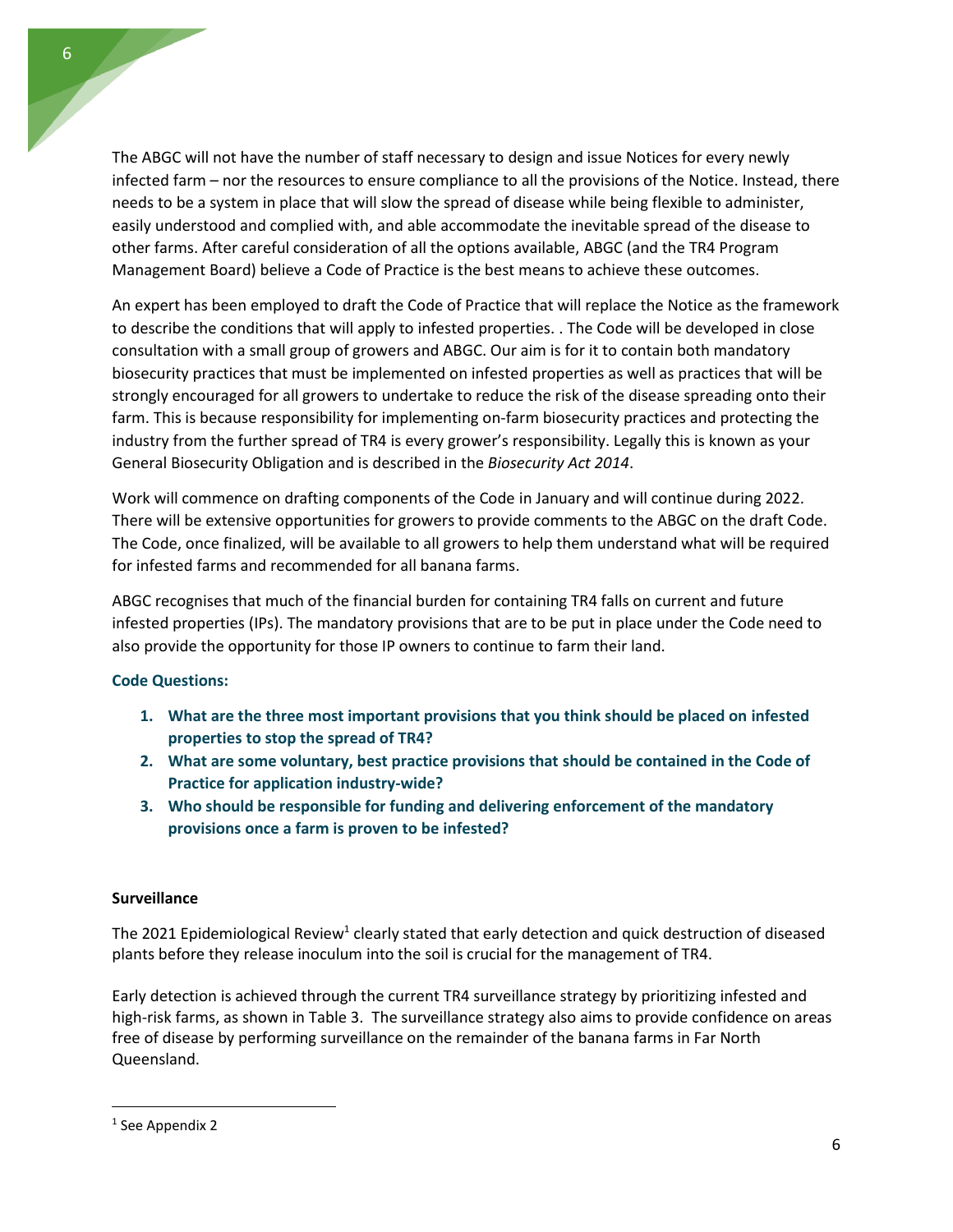

| Surveillance schedule 2021-22                           |                |  |  |  |
|---------------------------------------------------------|----------------|--|--|--|
| Panama TR4 infested<br>properties (IP's)                | Every 8 weeks  |  |  |  |
| Tully Valley properties<br>(high risk)                  | Every 3 months |  |  |  |
| All other FNQ commercial<br>banana properties (at risk) | Annually       |  |  |  |

Table 3. Panama TR4 Program surveillance schedule 2021-22.

Surveillance is currently undertaken by trained BQ officers walking along banana rows plants looking at plants both in that row and in the two rows each side of it. Approximately 20% of the total Program budget is spent on surveillance.

In designing the new Program, ABGC has reflected on the Epidemiological Review and the many conversations with growers who have said they value a proactive surveillance program. Growers consistently say regular surveillance gives them peace of mind. ABGC is keen to continue to give this confidence to the industry. However, elements of the current surveillance strategy will need to change due to the reduced budget. There will be a trade-off between the surveillance efficiency and the available budget. The ABGC must also consider the likelihood of TR4 being present but not yet detected elsewhere in the industry and the consequences of such detections.

Some suggested changes to the current surveillance method include:

- Making less frequent visits to all Far North Queensland banana farms regardless of risk status (ie, infested properties, high-risk, at-risk).
- Changing the scheduled surveillance frequency for some risk status farms
- Walking less rows on farm or not walking all banana blocks of a farm each visit
- Using, with permission, growers' quad bikes, or side-by-side vehicles to increase efficiency, by speeding up the rate at which surveillance could then be completed on a property.

ABGC is proposing to spend more of the total budget on surveillance than now. These ABGC staff members will be 'authorized' under the *Biosecurity Act 2014*. This means that growers must let them onto their farms to undertake surveillance and sampling activities – just as is the case currently with surveillance officers employed by BQ. The ABGC staff members will be well trained to detect and sample for TR4 and will not move soil from one farm to another on their shoes, clothes, equipment etc.

As ABGC takes on responsibility for delivering the TR4 program, growers (and their staff) will also need to increase their contribution to containing the disease by proactively looking for suspect plants in between scheduled visits. While it is a shock to a grower to suspect they have TR4, early detection and quick infested plant destruction is imperative for the ongoing farm viability for that grower and the industry.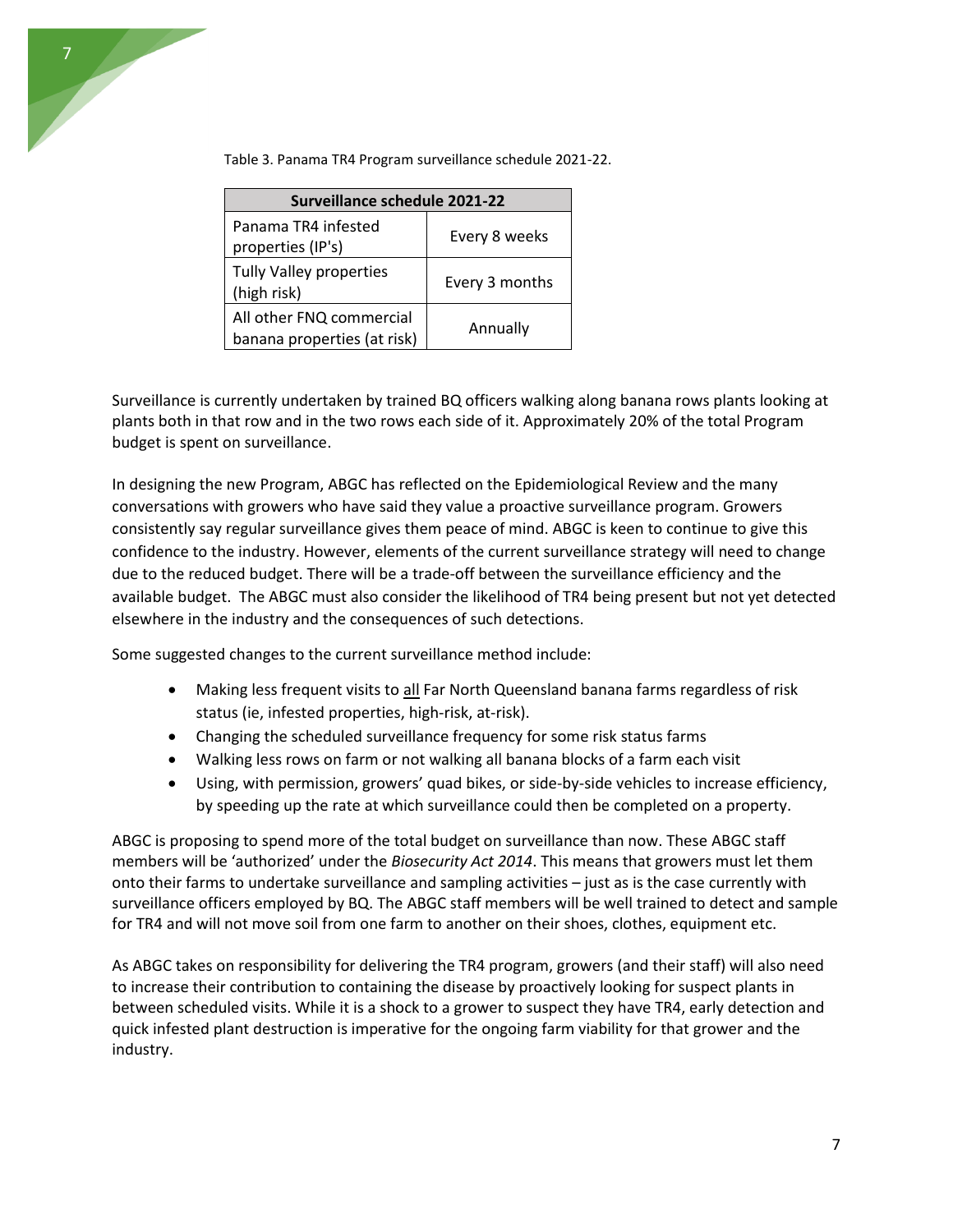8

Growers who identify plants with symptoms of Panama TR4 on their farm will need to continue to report these and allow samples to be taken. The prompt reporting of suspect plants will continue to be a requirement when the Program is delivered by the ABGC.

# **Surveillance Questions:**

- **1. Please identify what you think is the most important feature of a successful surveillance strategy?**
	- o **Frequency of farm visit**
	- o **Type of farm visited (infested, high risk or at risk)**
	- o **Inspections based on walking rows or paddock boundaries**
	- o **Number of rows walked by surveillance officers**
	- o **Other features.**
- **2. In the lead up to July 2023, would you benefit from having refresher training on Panama TR4 detection for your staff, delivered by BQ?**

# **Sampling and Diagnostics**

Detection of TR4 relies on the presence of symptomatic plants. There is no other way to detect the presence of the disease. Symptoms similar to TR4 are expressed by other conditions, such as bacterial corm rot disease (Erwinia), so it is important for sampling and diagnostic testing to occur so that the spread of disease can be managed. As of 16 December 2021, the laboratory had examined 2449 samples with 159 returning a positive result. Laboratory diagnostics currently account for 10% of the Panama TR4 Program's budget.

Currently sampling is done by the TR4 Program as soon as possible once a symptomatic plant has been identified. The banana plant is inspected internally and where internal TR4-symptoms are observed, a sample is taken for laboratory analysis. The sample is taken by trained staff from BQ with strict adherence to a sampling protocol that documents the site of the plant, the farm details and the steps it takes to move the sample to the laboratory in Brisbane. This is to ensure there is an absolute certainty of the source of sample should it test positive. The sample is sent to the accredited Plant Biosecurity Laboratory in Brisbane for testing by polymerase chain reaction (PCR) which takes two weeks to get a result. The PCR test is then followed by a vegetative compatibility group (VCG) test.

Due to advances in diagnostic technology, experts believe the PCR test protocol is now as accurate as the VCG test for diagnosing Panama TR4, with the added benefit that the faster response time means there can be better inoculum management through earlier destruction. As a result, the TR4 Program is implementing the TR4 Board's decision for destruction at a positive PCR test, as opposed to after the VCG test. This would apply to existing infested properties who would be able to destroy infected plants up to four weeks earlier without having to wait for VCG results.

Under the ABGC led program, the surveillance staff will be trained to take samples from suspect plants. The samples will continue to be diagnosed in the laboratory in Brisbane.

# **Sampling and Diagnostics Questions:**

**1. Should the industry fund the diagnostics costs that determine the presence of TR4?**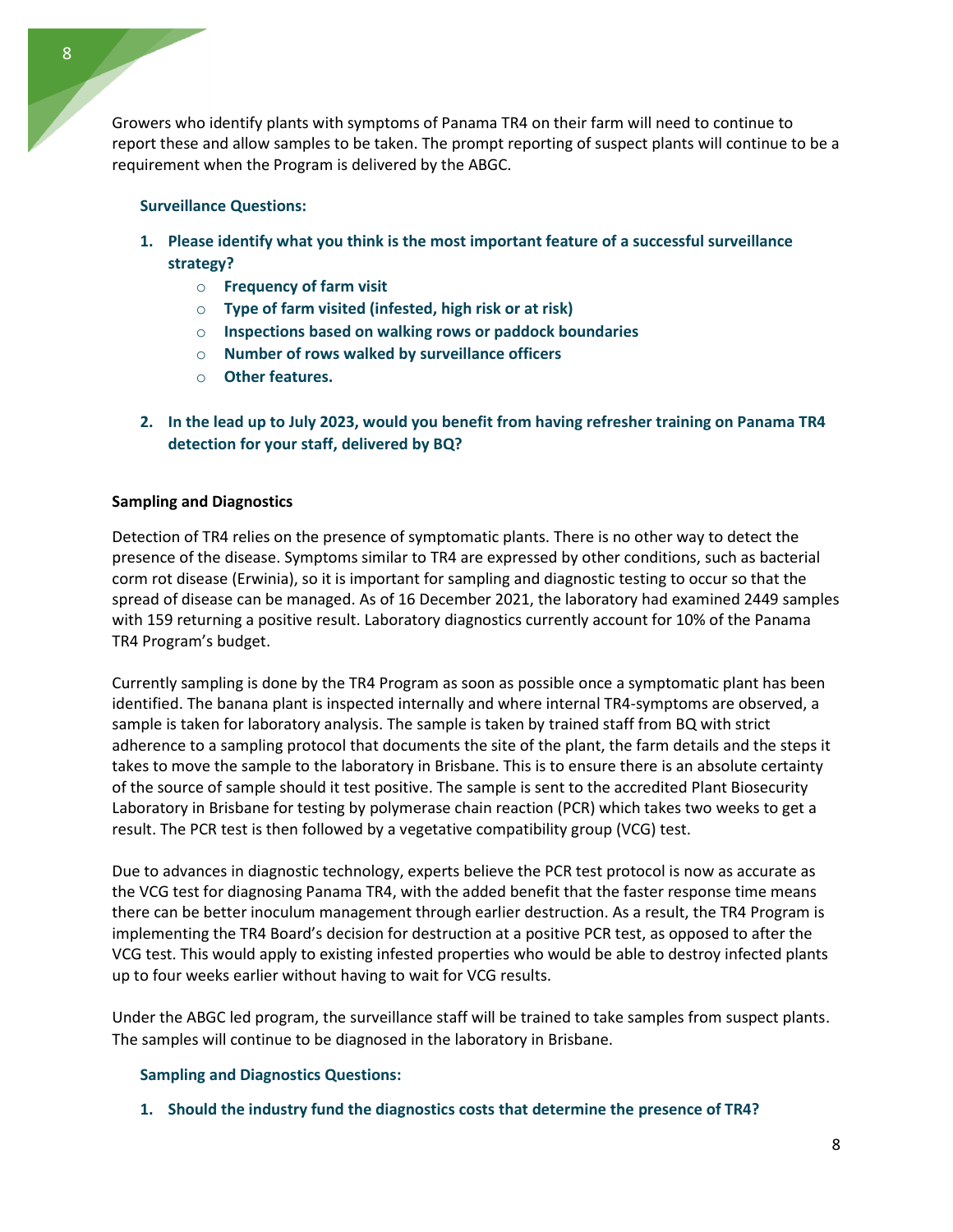# **Destruction**

Prompt destruction of infected plants and those surrounding them is integral to effective control and containment of the disease. Limiting the production of inoculum due to early destruction of infected plants severely limits the potential for disease to spread.

At this point in time, the current destruction protocol is deemed the best way to prevent the spread of spores and limit inoculum build up. When the grower is notified of a positive test result, they must destroy the sampled infested plant and surrounding plants. The current destruction zone dimensions are three rows of banana plants wide (the infected plant being in the middle row) and 20 metres in length (10 metres in each direction from the infested plant). This area is then treated with urea and fenced to limit access and movement of soil. Each destruction zone (approximately 10m x20m) is costly – including a significant cost for labour, animal proof fencing materials, urea, plastic sheeting, irrigation reconfiguration and modifying management practices.

There is no question that the Program's current destruction requirements, which are based on current scientific knowledge, provide significant benefit to the broader industry. However, they can be very onerous for growers who are farming with the disease. It is estimated that each destruction zone costs approximately \$2,500. Furthermore, some infested property owners have voluntarily chosen to destroy entire banana blocks, not just the required 10m x 20m area to protect the ongoing viability of their farm

Depending upon the industry's appetite for risk, it is possible to change the way in which the disease is managed on a farm. For example, it may be possible to change the size of the destruction zone, or the animal-proof fencing requirement for destruction zones. The destruction protocol is one of the most important elements of a TR4 program to prevent disease spread.

Research on the destruction protocol was commissioned by the TR4 Program Board at its December 2021 meeting. This includes:

- herbicide use and its impact on inoculum
- alternatives or additional biosecurity measures
- what opportunities exist to further control inoculum levels
- root to root contact of plants within the destruction zone
- the optimum quantity of urea to be applied to destruction zones

ABGC will use the results of this research when available and in the meantime, we are keen to listen to growers about the practicalities of minimizing the risk of disease spread though destruction protocol while still farming profitably. The current protocol could also change if the disease spreads further over the next few years. We need to strike the right balance of practicality and risk.

# **Destruction Protocol Question:**

**1. What views do you have on a future destruction protocol?**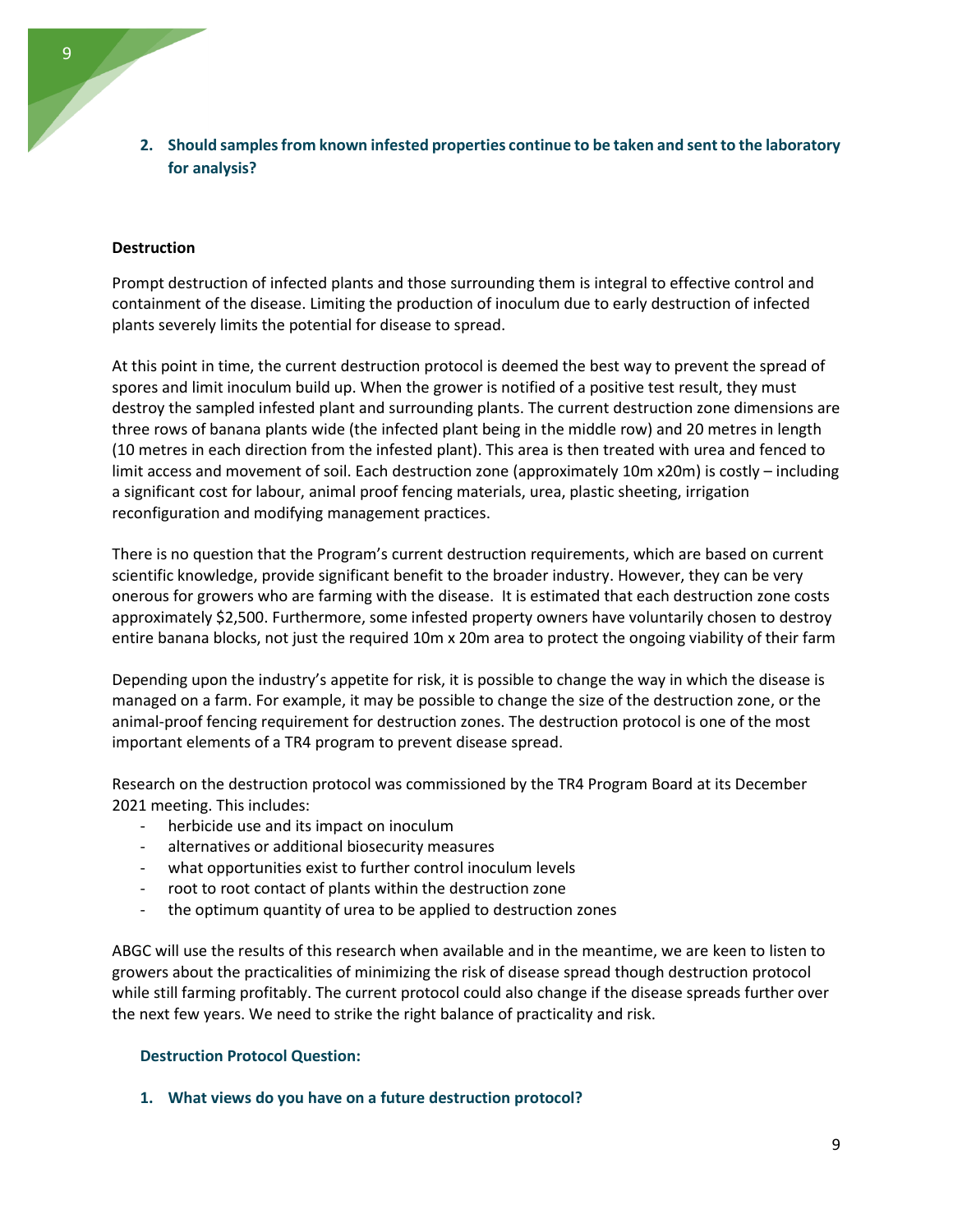## **Grower information**

To deliver a TR4 Program, the ABGC may need to access private information that growers have previously given to the TR4 Program. While the ABGC already has grower details such as name, address, farm location etc. through past consultation on the introduction of the research and development, marketing and biosecurity levies, as well from ABGC Membership applications, it does not have access to other details held by the current Program such as the scheduling of surveillance visits. BQ has collected information from growers specifically for the purpose of determining TR4 presence on farms. Some of this information may be beneficial to ABGC – to make the Program delivery more efficient.. Currently the *Information Privacy Act 2009* requires BQ to obtain each grower's consent in order to share this information*.*

ABGC is currently assessing what type of grower-related information (if any) might help run a more effective program and as a consequence, you may be asked to approve the transfer of some of your information. This transfer cannot happen without your explicit approval. If the transfer is deemed to be essential, and approval is granted, the ABGC will hold your personal details in a secure database and not release them to any other party. This is how the ABGC currently operates in relation to all members' details.

# **Accountability**

ABGC is very aware that there could not be a TR4 Program without the financial commitment of growers – paid through the PHA levy. There is enormous responsibility that comes with running a program of this size and importance. The ABGC will be accountable to all growers across Australia, as well as to PHA, for the responsible allocation and use of the budget. The ABGC is committed to providing growers with regular written reports so that all growers can see the costs associated with running this new TR4 program. There will be more information about the ways in which ABGC will report information to growers provided in the coming months.

ABGC will continue this biosecurity and transition conversation with growers over the next 18 months during the transition to ABGC running the new Program independently. In addition to the design and implementation of a new Program there is also the drafting of the Code of Practice that will greatly benefit from grower input. ABGC will be engaging with growers in small group meetings that will kick off in February 2022. At these meetings we hope to get your views on the topics raised in this Discussion Paper as well as any other issues, concerns, or questions you want to raise about TR4.

Geoff Wilson is the ABGC's Industry Transition Leader, funded by the TR4 Program, who has responsibility for leading the grower engagement. The ABGC Board, CEO, and senior staff will also be involved in the consultation process. Keep an eye out for information in ebulletins confirming meeting options in early 2022. Geoff is also keen for individual meetings if you are unable to join the small group sessions. Geoff can be contacted on 0418 644 068 or by emai[l geoff@abgc.org.au.](mailto:geoff@abgc.org.au)



**GEOFF WILSON**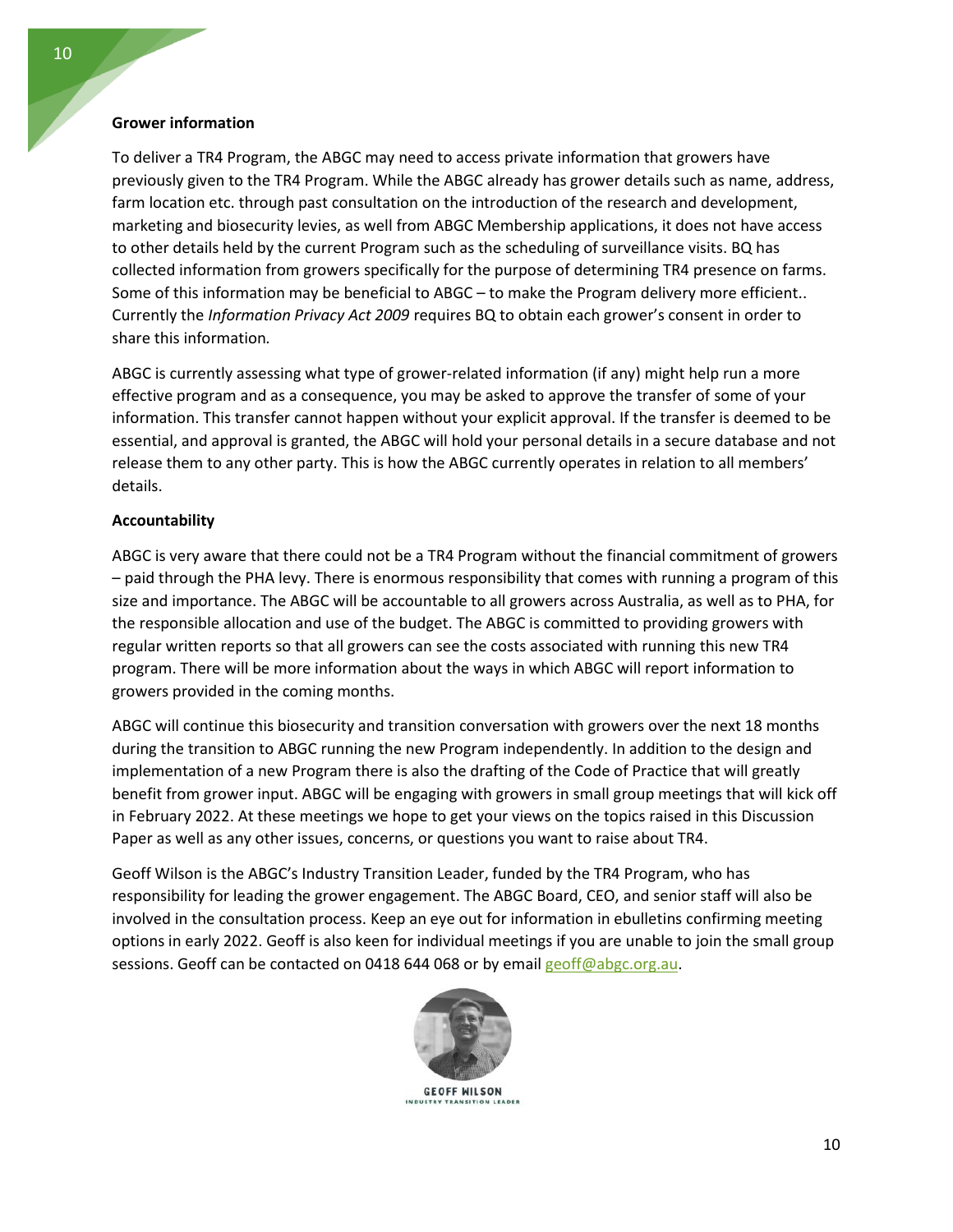#### **The Future**

As the leadership of Panama TR4 management will transition to industry in 2023, effective and practical solutions are necessary for the future. Everyone will need to step up to confront biosecurity challenges in one form or another. Growers should protect their farm at the gate and continue to design, review, and implement their on- farm biosecurity plan as this is their strongest asset in the fight against TR4.

The Queensland Government will continue to support the industry through at least delivering Hort Innovation funded R &D projects such as the National Extension Project and research into Panama TR4 resistant varieties. ABGC plans to provide evidence to the Queensland Government that industry is prepared to shoulder the majority of the new TR4 Program costs going forward. We also plan to formally detail our funding request of Government for Biosecurity Queensland to continue to have a role, albeit a small one, in assisting the industry and Far North Queensland communities contain TR4.

ABGC, for our part, is confident we will continue to contain TR4 through an ongoing partnership approach with growers and Government.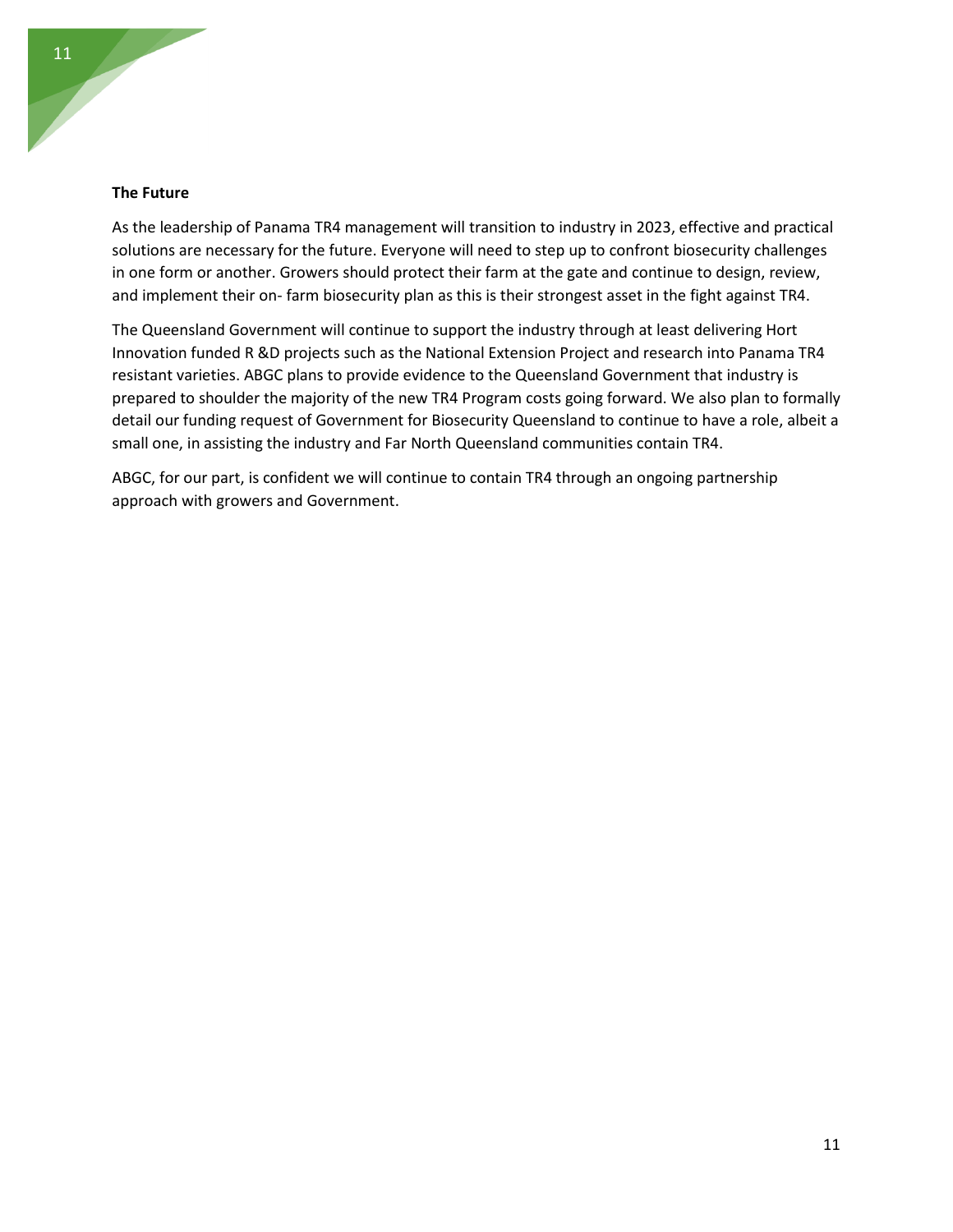# **Appendices**

# **Appendix 1 - Sample Notice summary**

The following elements are included in the current "Notice of presence of Panama disease tropical race 4 (Notice), as risk minimization processes and procedures, with specific requirements and necessary actions. A more complete guide is available at

[17.+Full+guide+to+the+notice+of+presence+of+Panama+TR4.pdf \(squarespace.com\)](https://static1.squarespace.com/static/6136ef347316ad424c802a2f/t/619b3770fb8ae64b7d5722dd/1637562225587/17.+Full+guide+to+the+notice+of+presence+of+Panama+TR4.pdf)

- 1 Restricting access to the affected land
- natural or built barriers and signage to deter access by unauthorized vehicles and people.
- 2 Zoning

12

- maintain clearly defined and separated areas (destruction, dirty and clean zones) to minimise spread of the disease.
- 3 Decontamination sites
	- dedicated areas for cleaning and disinfecting items (such as vehicles, tools)
- 4 Movement of risk items from dirty zones
	- all risk items must be decontaminated before being moved from the dirty zone, to not contaminate clean zones or land not subject to a notice.
- 5 Movement of fruit for human consumption from affected land
	- ensure all fruit is free of soil and plant material before leaving the property
- 6 People movement
	- limit the movement of soil and plant material from dirty zones by people and their personal equipment or items.
- 7 Waste management
- manage waste from the dirty zone to minimise the risk of disease spread
- 8 Maintenance of destruction zones
- maintain established destruction zones so that they are free of banana plants and remain undisturbed
- 9 Record keeping
	- keep records that detail how the risk minimisation processes, and procedures of the notice are being met.
- 10 Weed control
	- restrict soil movement from the dirty zones during weed control activities.
- 11 Emergency access
	- plan with emergency service providers the procedures to follow for emergency access to the property
- 12 Earthworks
	- ensure that soil and water from dirty zones does not enter clean zones during new earthwork activities
- 13 Farm-based animal movement